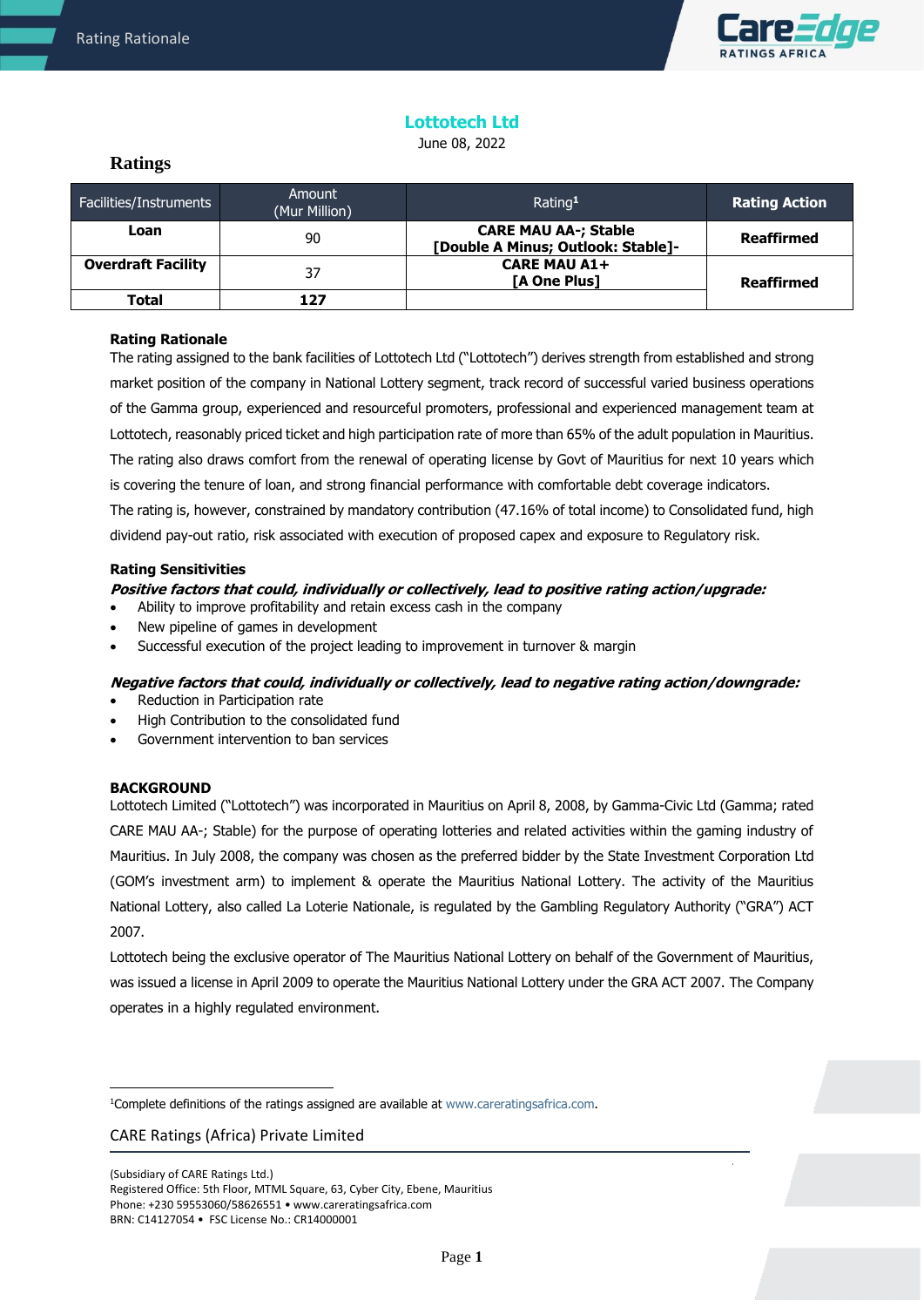

Lottotech is a member of the World Lottery Association ("WLA"), the global authority on lottery business. The Company has received the WLA Responsible Gaming certification Level 4, which is the highest international standard Certification.

In October 2009, Lottotech successfully launched La Loterie Nationale in Mauritius and Rodrigues with the sale of lottery games through a network of retailers.

On March 2014, Lottotech was converted into a public company, and was listed on the Official Market of the Stock Exchange of Mauritius Ltd in June 2014. The new shareholders comprised of individual and institutional investors, including foreign investors. As on Dec 31, 2020, the shareholders of Lottotech are Gamma Civic (56.25%), State Investment Corporation Ltd (18.75%) and public (25%).

In March 2015, GOM announced budgetary measures that banned advertising of the lottery with immediate effect, and the prohibition of the Quick Win category of games effective as from June 2015.

In June 2018, following the conclusion of the mediation between Lottotech, GRA and the Ministry of Finance and Economic Development before the Supreme Court of Mauritius (Mediation Division), the Company informed its shareholders that following judgement of the Supreme Court:

- $\checkmark$  The Company's license has been renewed until 2029;
- $\checkmark$  The company has been granted approval to launch a second weekly draw of the Loto
- $\checkmark$  The Company has been granted the licence for the Loterie Vert game

In 2019, Lottotech acquired the company Pool Joseph Merven Ltd (PJML), which holds the licence to operate as an agent of The Football Pools, a sports betting operator in UK. With this acquisition, Lottotech is diversifying its portfolio of products and provides new games to its player base. In October 2020, the Company successfully launched a modernised Loterie Vert game under the Loterie Vert brand.

Currently, Lottotech offers Loto game (two weekly drawings on Wednesday and Saturday) and Loterie Vert (weekly draw on Friday) through a network of 694 retailers, comprising mainly of small family-owned businesses.

Lottotech is a company managed by professional managers, governed by a 10-member Board of Directors which comprises of 3 members from Ah Teck family. The strategic affairs of the company are looked after by Mr. Chian Tat Ah Teck (Tommy Ah-Teck) as Executive Chairman along with the Managing Director and other professionals.

## **CREDIT RISK ASSESSMENT**

### **Experienced and resourceful promoters with strong parentage of Gamma group**

Incorporated in 2008 by the promoters, Ah Teck family of Gamma Group, Lottotech is engaged in operating of lotteries and related activities within the gaming industry of Mauritius. Gamma Civic Group is among the top 10 industrial group in Mauritius with interest in the production and supply of aggregates and construction materials, import and distribution of cement, construction & engineering, property & real estate, financial services and hospitality other than the lottery business. Gamma derives its revenue essentially from dividend and management fees from its investments in its subsidiaries & associates engaged in lottery, cement, materials, property and finance vertical. The Group has a highly qualified and experienced employee pool having significant experience in their related field. A snapshot of Gamma Group's financials is as under:

## CARE Ratings (Africa) Private Limited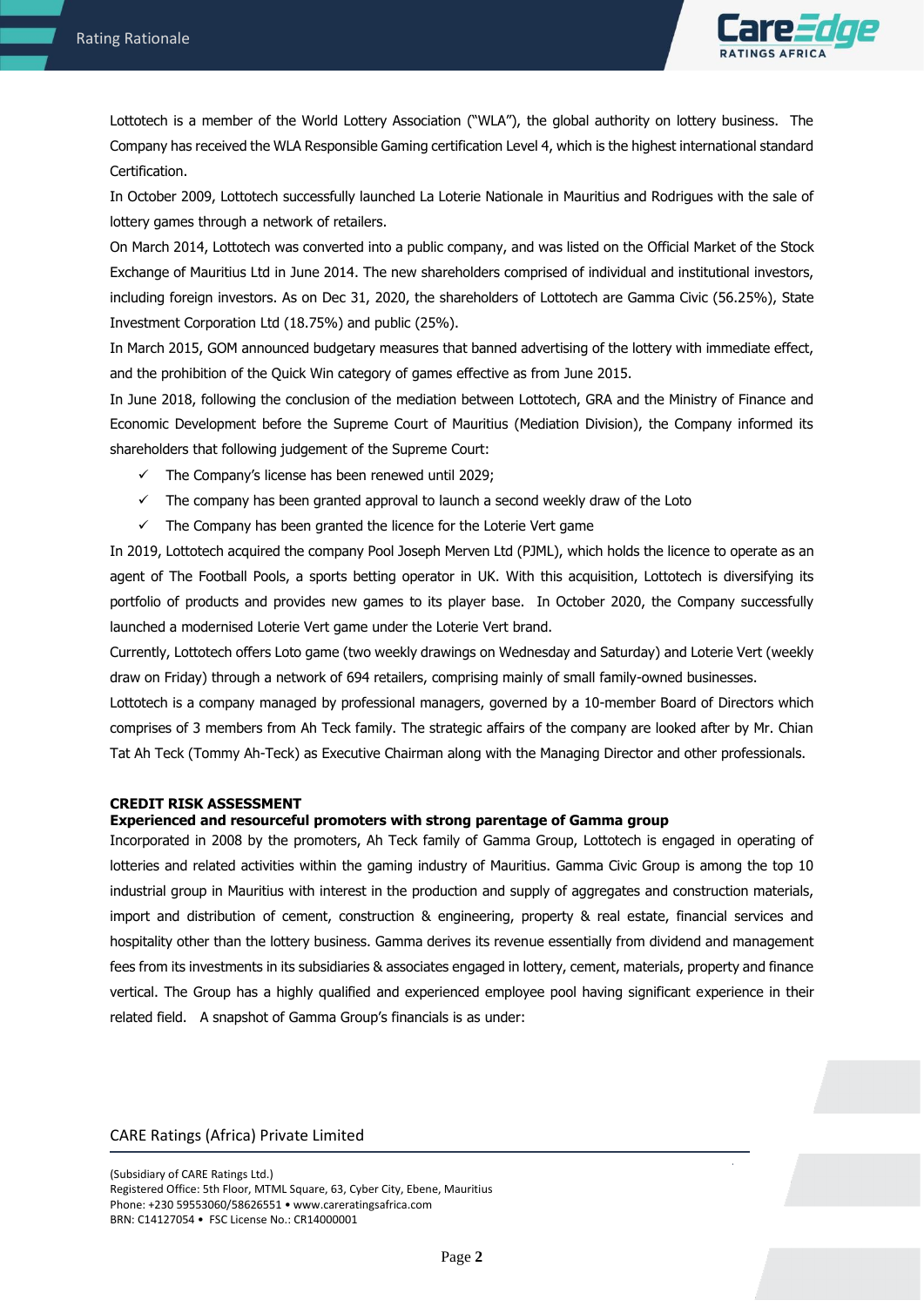

| <b>Gamma Civic - Consolidated</b> | <b>Dec-18</b>  | <b>Dec-19</b> | <b>Dec-20</b> | <b>Dec-21</b> |
|-----------------------------------|----------------|---------------|---------------|---------------|
|                                   | <b>Audited</b> |               |               |               |
| <b>Total Income</b>               | 3,370          | 3,803         | 3,748         | 4,564         |
| <b>EBIDTA</b>                     | 550            | 503           | 372           | 417           |
| Interest                          | 44             | 48            | 49            | 71            |
| <b>PAT</b>                        | 434            | 597           | 228           | 360           |
| <b>GCA</b>                        | 533            | 731           | 344           | 483           |
| Dividend paid                     | 257            | 282           | 270           | 327           |
| Total debt                        | 650            | 862           | 1,035         | 1,996         |
| Cash & Bank balances              | 636            | 493           | 653           | 1,125         |
| Tangible networth                 | 1,968          | 2,572         | 2,423         | 2,384         |
| EBIDTA Margin (%)                 | 16.86          | 13.40         | 10.03         | 9.32          |
| PAT Margin (%)                    | 12.88          | 15.70         | 6.08          | 7.89          |
| Gearing                           | 0.33           | 0.34          | 0.43          | 0.84          |
| Total debt / GCA                  | 1.22           | 1.18          | 3.01          | 4.14          |
| Total Debt / EBIDTA               | 1.18           | 1.72          | 2.78          | 4.79          |
| Interest coverage (times)         | 12.56          | 10.48         | 7.57          | 5.83          |

Despite the pandemic, Gamma Civic posted a good performance in FY21 with positive EBITDA and PAT at the consolidated level. The group is moderately geared with comfortable coverage ratios as on December 31, 2021, and it had a cash balance of MUR 1,125 million as of 31st December 2021.

## **Professional and experienced management team**

Lottotech has a qualified and experienced employee pool having vast experience in related field. The day-to-day affairs of the company are looked after by Mr. Allagappen Veeramootoo, the Managing Director. He has previously worked for Innodis, Cread and Co. and Gamma.

## **Sole operator of the national lottery business in Mauritius**

Lottotech enjoys the leverage of being the sole operator of the Lotto game, in Mauritius. The latter demonstrated steady financial performance despite operating in highly regulated environment. As a sole operator, the company is building sustainable competitive advantage in the marketplace. The company does not face direct competition, consequently, Lottotech is committed to improve its operation's efficiency and innovation to further its growth. The company has grown in terms of the numbers of staffs and retails terminals which is now around 694 over the island, following demand from their clients.

## **Reasonably priced ticket and high participation rate**

Lottotech is the preferred gaming provider of Mauritius. More than 65% of adults in Mauritius participates in the lotto annually. It gives an indication that the service of the company is highly demanded by the population. The reasonably price ticket of MUR 20 makes it the most affordable and popular gaming company in Mauritius. The low-ticket cost also reduces a players downside risk. The company is in the process of implementing its paperless system to play the lottery which will help maintain social distancing with COVID-19 pandemic as well as save paper and energy.

## **Exposed to Regulatory risk**

CARE Ratings (Africa) Private Limited he gaming industry is highly regulated by the Gambling Regulatory Authority ("GRA"). The GRA is a body which operates under the aegis of the Ministry of Finance, Economic Planning and Development since 2007. The main objective of the Authority is to regulate and control gambling and gaming activities and ensures that gambling and gaming is conducted in a fair and transparent manner.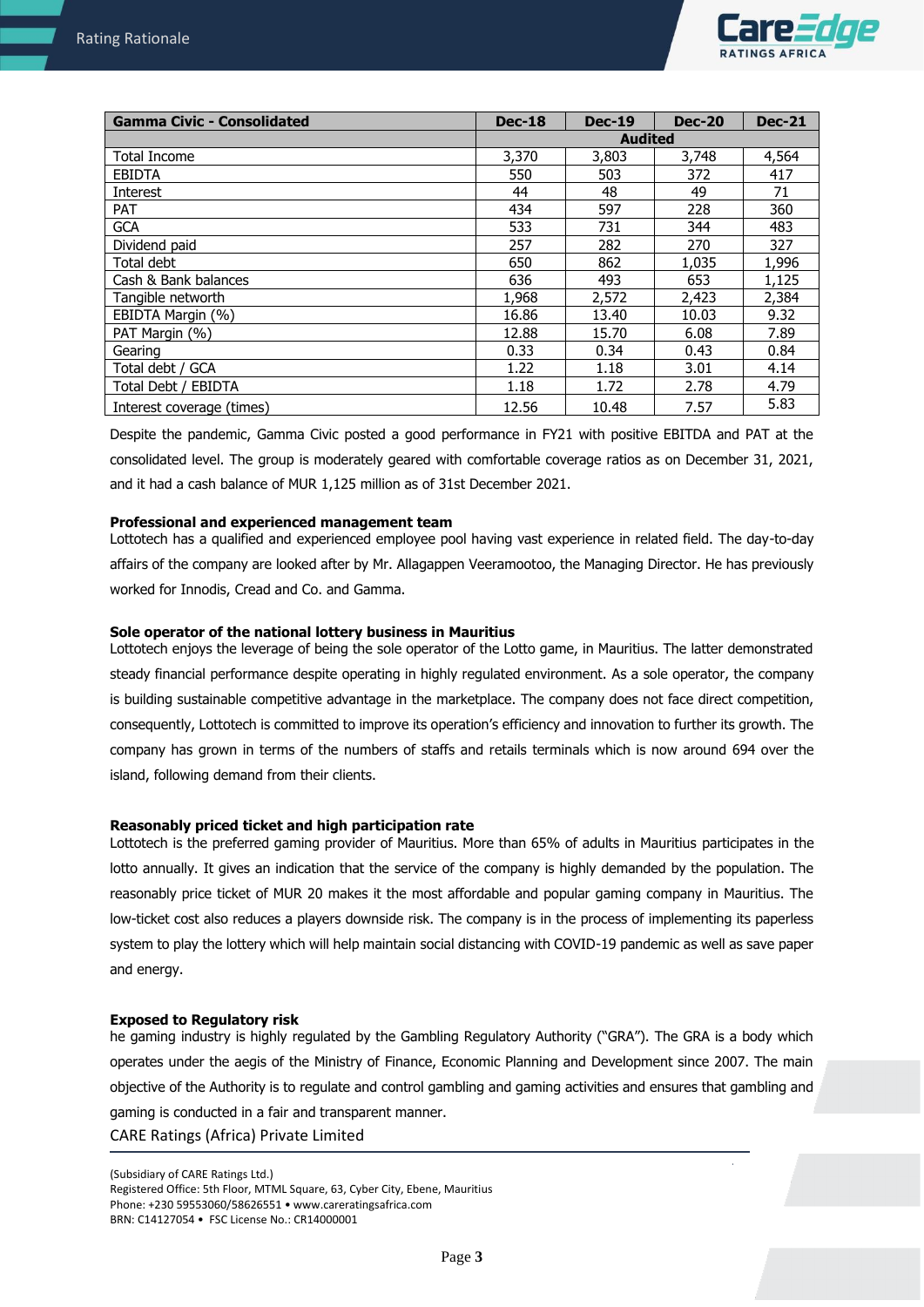

The company is exposed to Regulatory risk since its license is dependent on approval from GRA. In March 2015, GOM announced budgetary measures that banned advertising of the lottery effective March 2015, and the prohibition of the Quick Win category of games effective June 2015. In FY15-17, the company suffered high revenue loss and receivables of MUR 23 million had to be written off. The company filed a litigation against GRA. Following the resolution of the court case with GRA in 2018, an agreement was reached between the parties and ratified as a judgement of the mediation division of the Supreme Court, the company's license to operate the Mauritius National Lottery was extended for a further period of 10 years to April 2029.

### **Operating License renewed for next 10 years**

Lottotech initially offered the Lotto game with one weekly draw on Saturday and Quick Win category of games. However, after the Government budgetary measures that banned the Quick Win category of games led the company to operate with one weekly draw. In September 2018, Lottotech introduced an additional draw (post approval of Gambling Regulatory Authority) to the Lotto game on Wednesdays with jackpots in million. In FY18, Lottotech acquired the brand Loterie Vert and relaunched it in November 2020.

In FY19, Lottotech acquired 100% of PJML company (debt-free company) and partnered with The Football Pools which is a sports betting operator in UK. The principal reason behind the acquisition is the benefits attributable to the operating license held by PJML. This offers the opportunity for a more diversified portfolio and provide new games to its base players.

In June 2018, following the conclusion of the mediation between Lottotech, Gambling Regulatory Authority (GRA) and the Ministry of Finance and Economic Development before the Supreme Court of Mauritius (Commercial Division), Lottotech's license was renewed until 2029 – covering tenure of loan.

#### **Mandatory contribution (47.16%) of total income to consolidated fund**

Lottotech continues its effort to make a difference and participate in the Mauritian communities through its involvement in many projects to enhance the education of vulnerable groups and women entrepreneurs. The purpose for the existence of the Mauritius National Lottery is to offer lottery games that generate funds for good causes such as sports, education, health, culture, community development, and the reimbursement of the national debt. The company contributes the majority of its net revenue for improvement in standard of living. Lottotech's contribution rate to the consolidated fund is a considerate 47.16% per annum of the total income of the company. The Company contributed MUR 497.2 million to the Consolidated Fund in 2021 compared to the contribution of MUR 452 million in 2020. This apart they have contributed MUR 39.0 million and MUR 70.6 million to the National Solidarity Fund for period 2020 and 2021, respectively. The National Solidarity Fund is used to improve the lives of the most vulnerable Mauritian citizens.

#### **Capex execution risk**

Regular capex is an integral part of the Lottotech's business, and the company continuously incur capex to expand and provide better services. The detailed projected capex for the next 5 years is as under:

| <b>Particular</b>                                                                                                                   | <b>Cost (Mur Million)</b> | <b>Funding</b>                                            | (Mur Million) |
|-------------------------------------------------------------------------------------------------------------------------------------|---------------------------|-----------------------------------------------------------|---------------|
| Implementation of new games over next 5 years -<br>Loto enhancement<br>Loterie Vert EZ Match and football (2 games)<br>LV Hot picks | 102.00                    | Internal accruals<br>to be generated<br>over next 5 years | 102.00        |
| <b>Total</b>                                                                                                                        | 102.00                    |                                                           | 102.00        |

CARE Ratings (Africa) Private Limited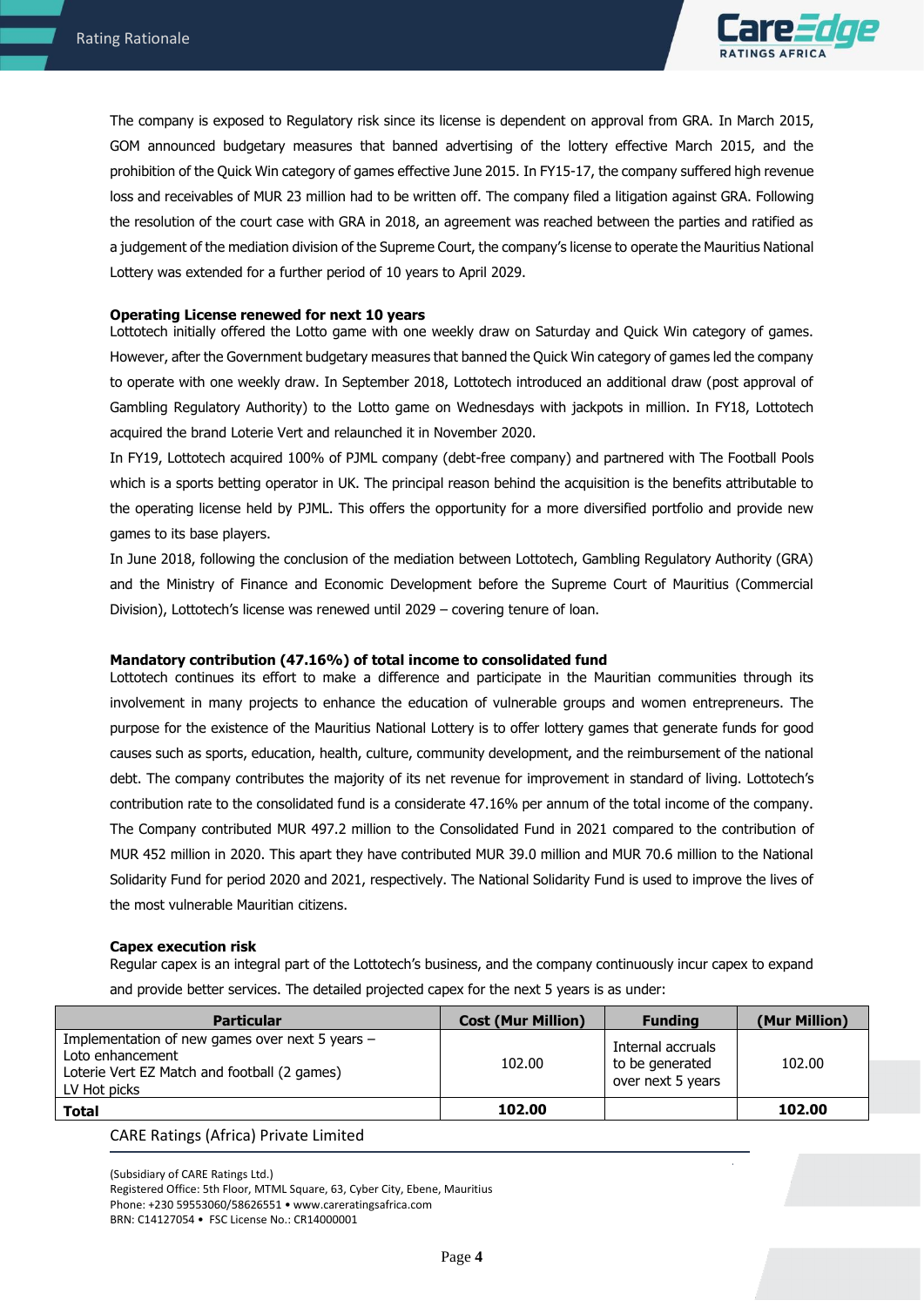

The Lotterie engine software, the main software application running the core business of the Loterie system, was upgraded to the latest engine (Aurora) released by International Game Technology (IGT) in FY21 at a total cost of MUR 88 million. Benefits of the new system:

- $\checkmark$  Increase the reach of Loto participants through online platform and apps
- ✓ Optimisation of retailer's commission
- ✓ Operational efficiency -Implementation of mobile applications whereby people can play from home
- $\checkmark$  Implementation of new gaming platform
- $\checkmark$  Improved speed of the services

The implementation of new software is also to maintain pace with the continuous evolution in Information & Technology and not to get impacted by software incompatibility - impact system performance or potentially increase the risks associated with cyber security.

### **Strong financials with comfortable debt coverage indicators**

Lottotech has historically shown strong financial performances with a steady growth in total income and PAT before witnessing a dip in FY20 (due to 3 months of lockdown due to COVID-19). Revenue and PAT increased by 10% and 22% respectively in FY21 resulting from higher sale of lottery tickets, innovative communications, technological development, and cost management. The increase in revenue is also attributed to sale of Loterie Vert and the solid participation rate of around 65%.

The company enjoyed healthy EBITDA ranging between 32% to 36% during the FY16 to FY19, however, the margin dipped to 20% in FY20 due to the lockdown. EBITDA improved slightly in FY21 to 23%. As the company increases the number of terminals over the country, the gaming systems and data communication costs also increases. Lottotech also pays a 5.5% of the annual turnover to the retail terminals as commission. Hence, the EBITDA growth has been quite volatile between FY16 to FY21 with the growing number of retail terminals each year.

Lottotech has experienced PAT margin between 19.26% in FY16 to 23.86% in FY19 which then dipped to 11.82% in FY20. It increased slightly in FY21 to 13.19%.

Lottotech has been a debt free and cash surplus company with no usage of the working capital facility as of December 31, 2020. In FY21, Lottotech raised a term loan of MUR 87.96 million to part finance the capex programme (upgrade of lottery software application and implement latest version of lottery system) aggregating to MUR 148 million thus overall gearing increased to 0.43x times (nil in prior years). The company enjoys strong liquidity with low debt due to its cash generating nature of operation and unique position in the lottery business in Mauritius. Lottotech enjoys steady cash flow and low collection period as the nature of the business is pay and play.

#### **High dividend payout ratio**

Lottotech generally follows a policy of total dividend payment to its shareholders (181% in FY20 and 79% in FY21) subject to availability of cash post meeting debt repayment obligation and investment in capex. This policy of regular and total dividend payment has confined the growth of the net worth of the company, despite consistent high profits.

Overall gearing ratio has been nil until FY20 and increased in FY21 thereafter due to availment of the term loan. Gearing ratio as of December 31, 2021, was 0.43x times and is expected to decrease as the company repays its

## CARE Ratings (Africa) Private Limited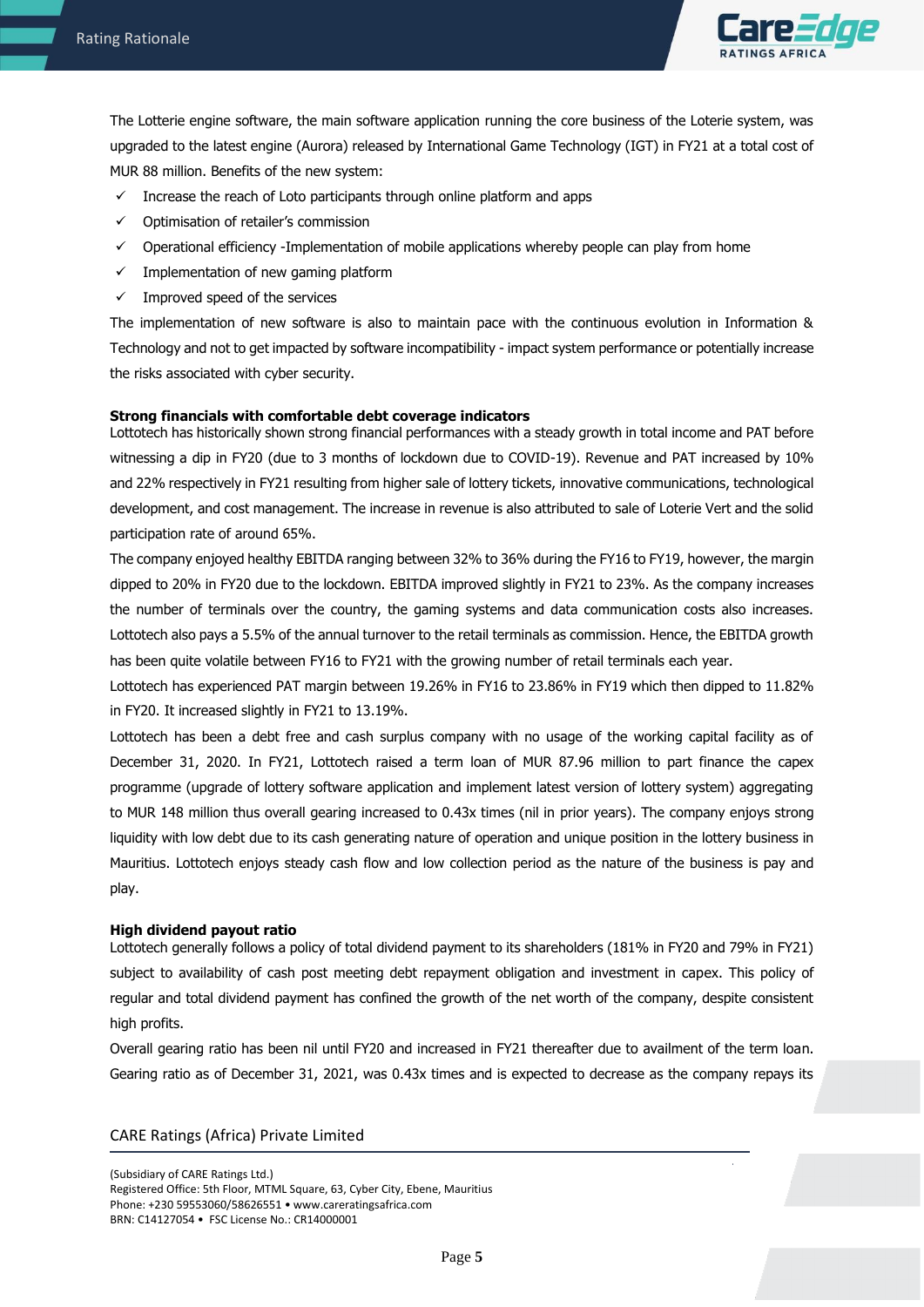

debt. During the projected period, the company has estimated at least 90% dividend payout ratio. The management has stated that the dividend payout ratio will be subject to availability of cash post debt repayment.

## **Gaming & gambling Industry in Mauritius**

The gaming & gambling industry in Mauritius comprises establishments that operates by providing and rendering gaming activities which includes lotteries, casinos, horse racing operators, football betting operators and others. The regulated gaming and gambling market in Mauritius is estimated to be around MUR 15 billion. Loto has an approximate of 15% market share of the regulated market and around 65% of the adult population in Mauritius plays lottery annually.

The attraction for lottery is more due to the reasonably priced ticket which gives Lottotech's business model an edge on the participation rate. However, the probability of wining in a lottery is low compared to others. The main participants in a casino and horse racing are sophisticated and skilful individuals as they tend to analyse and bet accordingly. Consequently, Lottotech's operational model and participants are very different from that of Horse racing and Casinos.

Lottery industry is regulated by GRA, and it is taxable by the Mauritius Revenue Authority at 47.16% of net sales. As Mauritius enjoys a strong tourism industry, the Island offers a diversified gambling choice to cater for the demand. However, since the March 2020 lockdown, the gaming industry has been impacted. The pandemic has led to the closure of casinos, gambling venues, horse racing bookmakers, lottery outlets and others.

## **Prospects**

The prospect of Lottotech depend on its ability to improve profitability and higher participation to play lotto. In addition, the ease of playing the game (retail networks, mobile phone) brings comfort to the customers and is therefore considered key to achieving the revenue objective of the company. The company remains sensitive to the Government intervention to ban services.

| <b>Financials:</b>                  |             |             |             | Mur Million |             |
|-------------------------------------|-------------|-------------|-------------|-------------|-------------|
| For the year ended,                 | <b>FY17</b> | <b>FY18</b> | <b>FY19</b> | <b>FY20</b> | <b>FY21</b> |
| Sale from Lottery Tickets           | 1,852       | 2,020       | 2,631       | 1,870       | 2,091       |
| <b>Less Prizes</b>                  | -898        | -979        | $-1.276$    | $-911$      | $-1,037$    |
| <b>Turnover from Lottery Income</b> | 954         | 1,040       | 1,355       | 959         | 1054        |
| Consolidated fund and levy          | $-440$      | $-485$      | -639        | $-452$      | $-497$      |
| Other operating Income              |             | O           |             |             |             |
| <b>Total Income</b>                 | 514         | 555         | 721         | 508         | 558         |

## CARE Ratings (Africa) Private Limited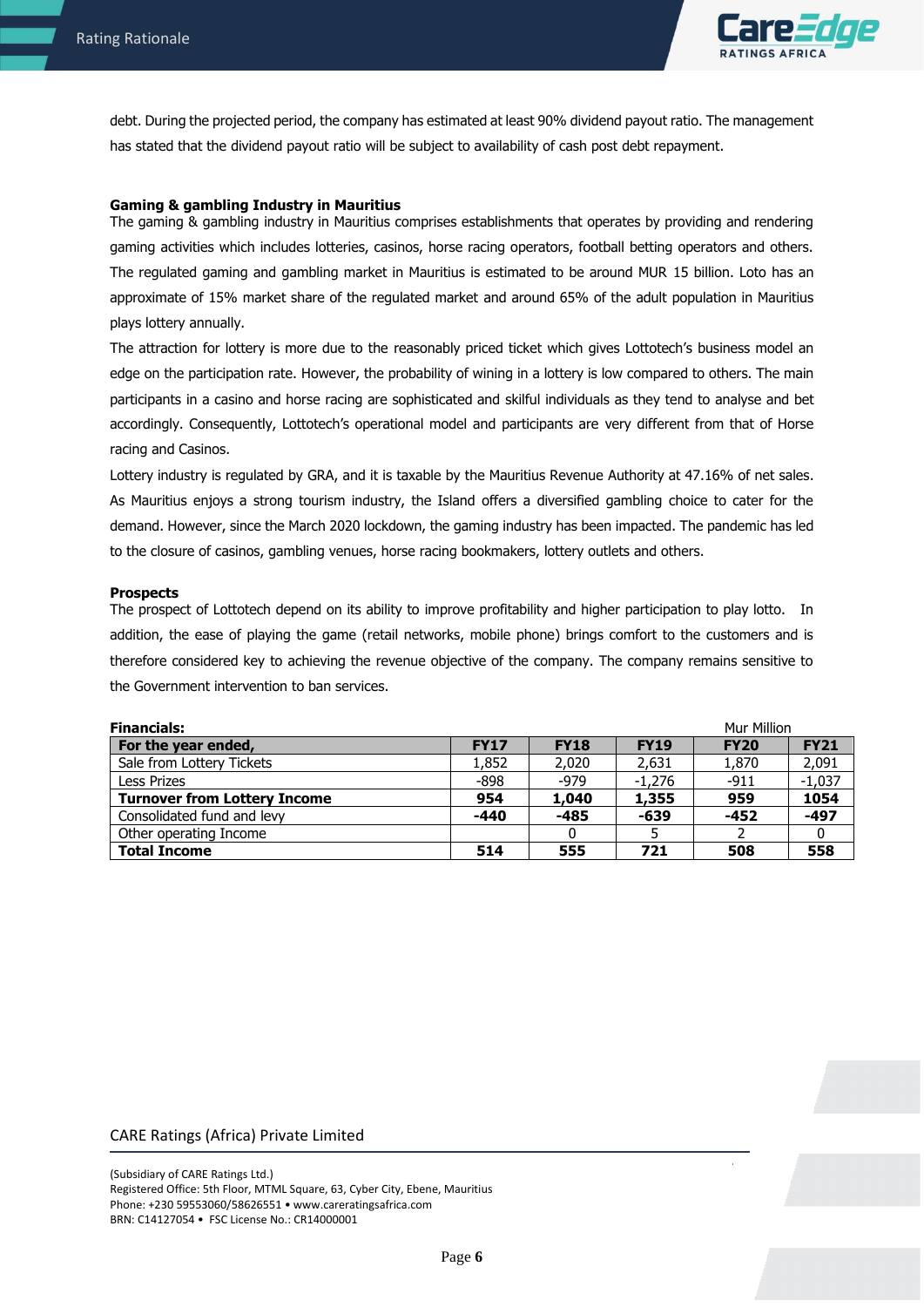

| <b>Financial Performance of Lottotech</b> |             |                | <b>MUR Million</b> |                |             |
|-------------------------------------------|-------------|----------------|--------------------|----------------|-------------|
| For the year ended as on                  | <b>FY17</b> | <b>FY18</b>    | <b>FY19</b>        | <b>FY20</b>    | <b>FY21</b> |
|                                           |             | <b>Audited</b> |                    |                |             |
| Revenue                                   | 954         | 1040           | 1355               | 959            | 1,054       |
| <b>Total Income</b>                       | 514         | 555            | 721                | 508            | 558         |
| <b>EBIDTA</b>                             | 185         | 178            | 246                | 103            | 126         |
| Depreciation                              | 50          | 43             | 38                 | 23             | 33          |
| Interest                                  | $\Omega$    | 0              | 1                  | 2              | 3           |
| PBT                                       | 136         | 135            | 207                | 78             | 90          |
| PAT                                       | 111         | 111            | 172                | 60             | 74          |
| Gross Cash Accruals (GCA)                 | 161         | 155            | 210                | 84             | 107         |
| Dividend paid/proposed                    | 78          | 102            | 143                | 109            | 58          |
| Equity share capital                      | 100         | 100            | 100                | 100            | 100         |
| Tangible networth                         | 172         | 181            | 209                | 160            | 178         |
| Total debt                                | 0           | 0              | $\mathbf{0}$       | -              | 86          |
| - Long term debt                          | 0           | $\Omega$       | 0                  | $\blacksquare$ | 77          |
| - Short term debt                         | 0           | 0              | $\Omega$           | $\overline{a}$ | 9           |
| Cash & Bank balances                      | 292         | 346            | 260                | 288            | 253         |
| <b>Key Ratios</b>                         |             |                |                    |                |             |
| EBIDTA / Total income                     | 36.09       | 32.06          | 34.16              | 20.29          | 22.61       |
| PAT / Total income                        | 21.58       | 20.03          | 23.86              | 11.82          | 13.19       |
| ROCE- operating (%)                       | 83.77       | 74.36          | 98.82              | 36.55          | 36.52       |
| RONW (%)                                  | 71.48       | 63.09          | 88.10              | 32.54          | 43.51       |
| Debt equity ratio                         | 0.00        | 0.00           | 0.00               | 0.00           | 0.43        |
| Overall gearing ratio                     | 0.00        | 0.00           | 0.00               | 0.00           | 0.49        |
| Interest coverage (times)                 | <b>NM</b>   | <b>NM</b>      | 185.13             | 50.87          | 39.80       |
| Total Debt/ EBIDTA                        | 0.00        | 0.00           | 0.00               | 0.00           | 0.69        |
| Total debt/ GCA                           | 0.00        | 0.00           | 0.00               | 0.00           | 0.81        |

# **Adjustments**

1. Tangible net worth is calculated by netting off revaluation reserve and intangible assets from total equity.

2. Gross Cash Accruals (GCA) is calculated as PAT+ Depreciation + deferred tax+ other non-cash expenditure.

3. Overall Gearing ratio is calculated as total debt (long term and short-term debt including lease liabilities)/Tangible Networth.

# CARE Ratings (Africa) Private Limited

(Subsidiary of CARE Ratings Ltd.) Registered Office: 5th Floor, MTML Square, 63, Cyber City, Ebene, Mauritius Phone: +230 59553060/58626551 • www.careratingsafrica.com BRN: C14127054 • FSC License No.: CR14000001

 $\bar{z}$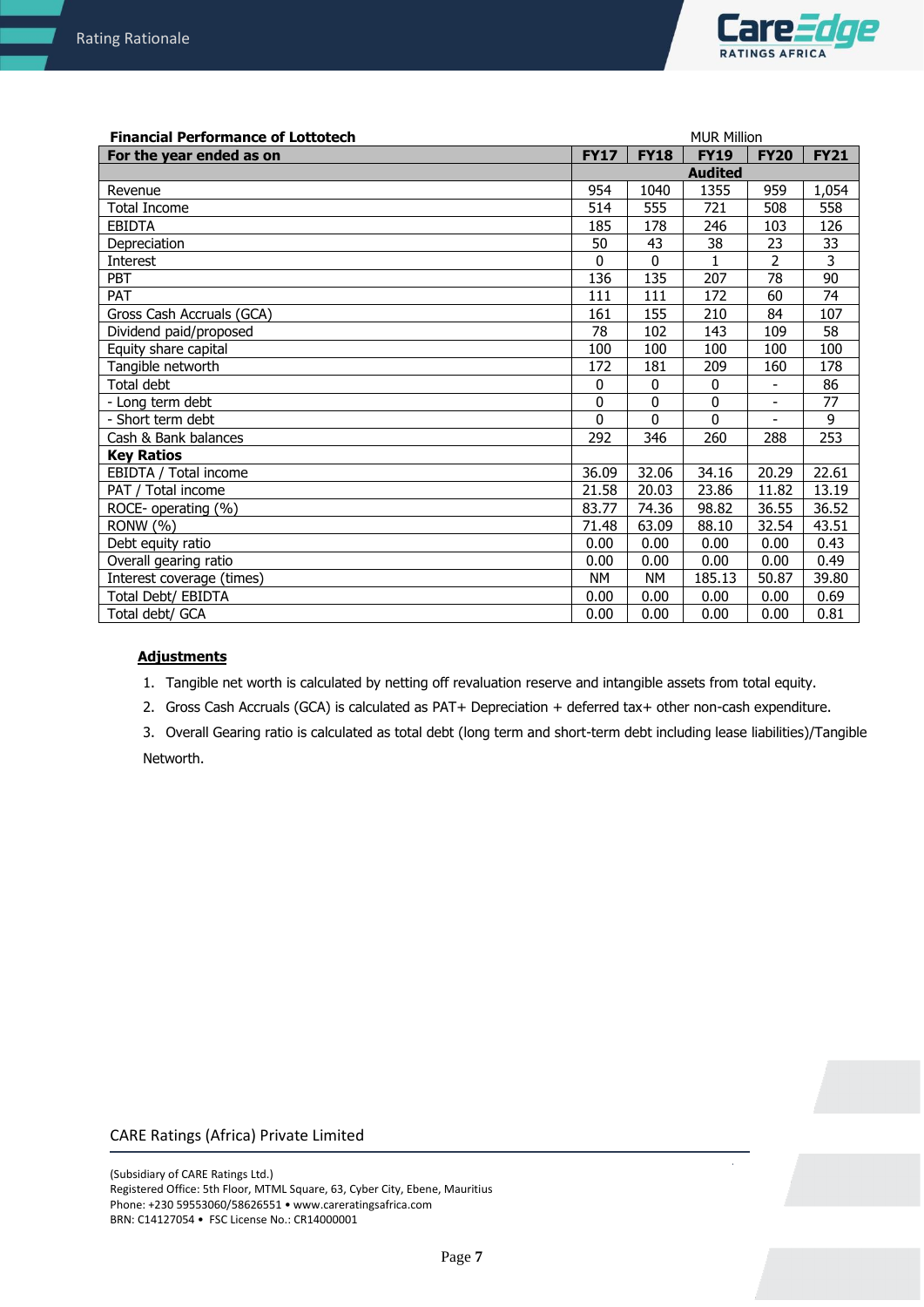

## **Details of Instruments and Facilities**

#### **1. Long-Term Loan Banker / Lender Type of facility Amount (MUR** million) **million) Debt repayment terms** SBM Bank (Mauritius) Ltd | Long-term loan | 90 Tenure  $-10$  years (Moratorium  $-6$  months) MUR 0.75 million payable monthly starting September 2021 Interest Rate: 3.75%

## **2. Short-term bank facilities**

| <b>Banker / Lender</b>   | <b>Type of facility</b> | <b>Amount (MUR million)</b> | <b>Interest Rate</b> |
|--------------------------|-------------------------|-----------------------------|----------------------|
| SBM Bank (Mauritius) Ltd | Overdraft Facility      |                             | SBM PLR at 4.40%     |

#### **Disclaimer**

CARE Ratings (Africa) Private Limited ("CRAF")'s ratings are opinions on the likelihood of timely payment of the obligations under the rated instrument and are not recommendations to sanction, renew, disburse, or recall the concerned bank facilities or to buy, sell or hold any security. CRAF's ratings do not convey suitability or price for the investor. CRAF's ratings do not constitute an audit on the rated entity. CRAF has based its ratings/outlooks on information obtained from sources believed by it to be accurate and reliable. CRAF does not, however, guarantee the accuracy, adequacy or completeness of any information and is not responsible for any errors or omissions or for the results obtained from the use of such information. Most entities whose bank facilities/instruments are rated by CRAF have paid a credit rating fee, based on the amount and type of bank facilities/instruments. CRAF may also have other commercial transactions with the entity.

In case of partnership/proprietary concerns, the rating /outlook assigned by CRAF is, inter-alia, based on the capital deployed by the partners/proprietor and the financial strength of the firm at present. The rating/outlook may undergo change in case of withdrawal of capital or the unsecured loans brought in by the partners/proprietor in addition to the financial performance and other relevant factors. CRAF is not responsible for any errors and states that it has no financial liability whatsoever to the users of CRAF's rating. CRAF's ratings do not factor in any rating related trigger clauses as per the terms of the facility/instrument, which may involve

acceleration of payments in case of rating downgrades. However, if any such clauses are introduced and if triggered, the ratings may see volatility and sharp downgrades.

# CARE Ratings (Africa) Private Limited